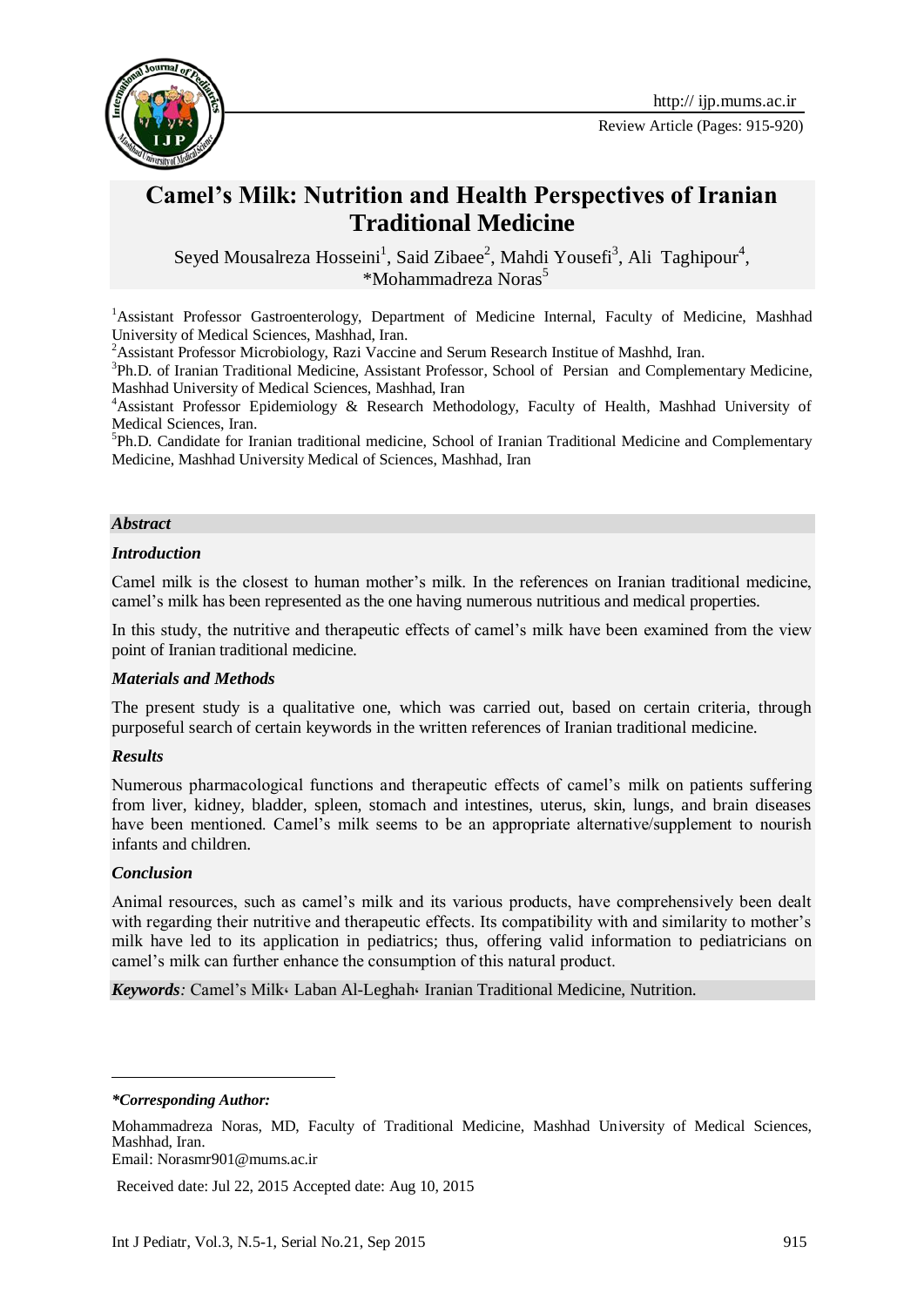### **1- Introduction**

Iranian traditional medicine (ITM) includes all the theoretical and practical sciences applied in diagnosis, prevention, and treatment of diseases, which have descended from the written works of Persian physicians, such as Avicenna (980- 1037 AD), Zakariya al-Razi (864 –930 AD), Seyed Esmail Jorjani (1042-1137 AD), and others in texts like: "Al-Qanun fit-tib", "Al-Hawi", "Zakhireh Khaarazmshahi", etc.

In this science of medicine, focus on nutrition is one of the major principles of prevention and treatment; besides, there is a rising tendency, all over the world, to take advantage of complementary or alternative medicine. Milk has always been one of the main dairy products throughout history.

Camel's milk is the center of scientists' attention all through the world due to its nutritive and therapeutic properties and its significant similarity to human milk. It is white, opaque, and a little saltier than cow milk (1). Camel's milk has been customarily used in Iran and other countries to cure multiple diseases. It contains important proteins and peptides, which have nutritive, functional and biological properties. In some regions, people believe that it is highly nourishing and deeply affects the growth of infants; hence it is applied in their nutrition. Its physical and chemical properties heavily depend on the quality and quantity of the forage and the amount of daily consumption of water by the camels (2).

### **2- Objectives**

This study aims at extracting, assessing and analyzing such information, according to texts on Iranian traditional medicine in camel milk.

# **3- Materials and Methods**

The current study was a qualitative library research aimed at investigating the texts on Iranian traditional medicine. In additional, literature search was done within electronic databases including: PubMed, Scopus, Cochrane library, Google Scholar, SID, Iranmedex and Magiran. According to a certain criteria, using the following keywords "Camel's milk", "Laban alleghah" and "Traditional Medicine". The results were limited to articles published between 1990 and 2014.

The data was extracted from: "Al-Qanun fittib", "AksirAzam", "Teb e Akbari","Makhzan -ol- Advieh", "QarabadinKbir" and other authentic books; then, it was classified based on the type of study and clinical applications. In the end, the content of the study was interpreted and evaluated through a final perusal.

### **4- Results**

Camel's milk in Iranian traditional medicine resources: Camel's milk(laban alleghah) contains three components, namely fat, cheese and water, and is thinner in comparison to other animals' milk (3). It is endowed with a hot and dry nature and a rather salty taste. Its pharmacological functions include: Eliminate dryness (Moister), Cleaner (jaali), dissolvent (moallel), Equalizer (monzej), tonic, as well as removal of blockage or obstruction (opener), reduction of deep and firm swellings, and detoxification in the liver, it has also been known to be compatible with the body  $(4-6)$ .

Moreover, multiple nutritive and therapeutic applications have been mentioned for camel's milk with regards to various organs; the most prominent ones include reduction of swelling, healing of wounds, restoration of organs, balancing the body humor, purging the bowels, diuretic and menstrual effect, enhancing sexual desire, restoration of the body, nourishing and supplementing food for the weak, removal of blockage/ obstruction,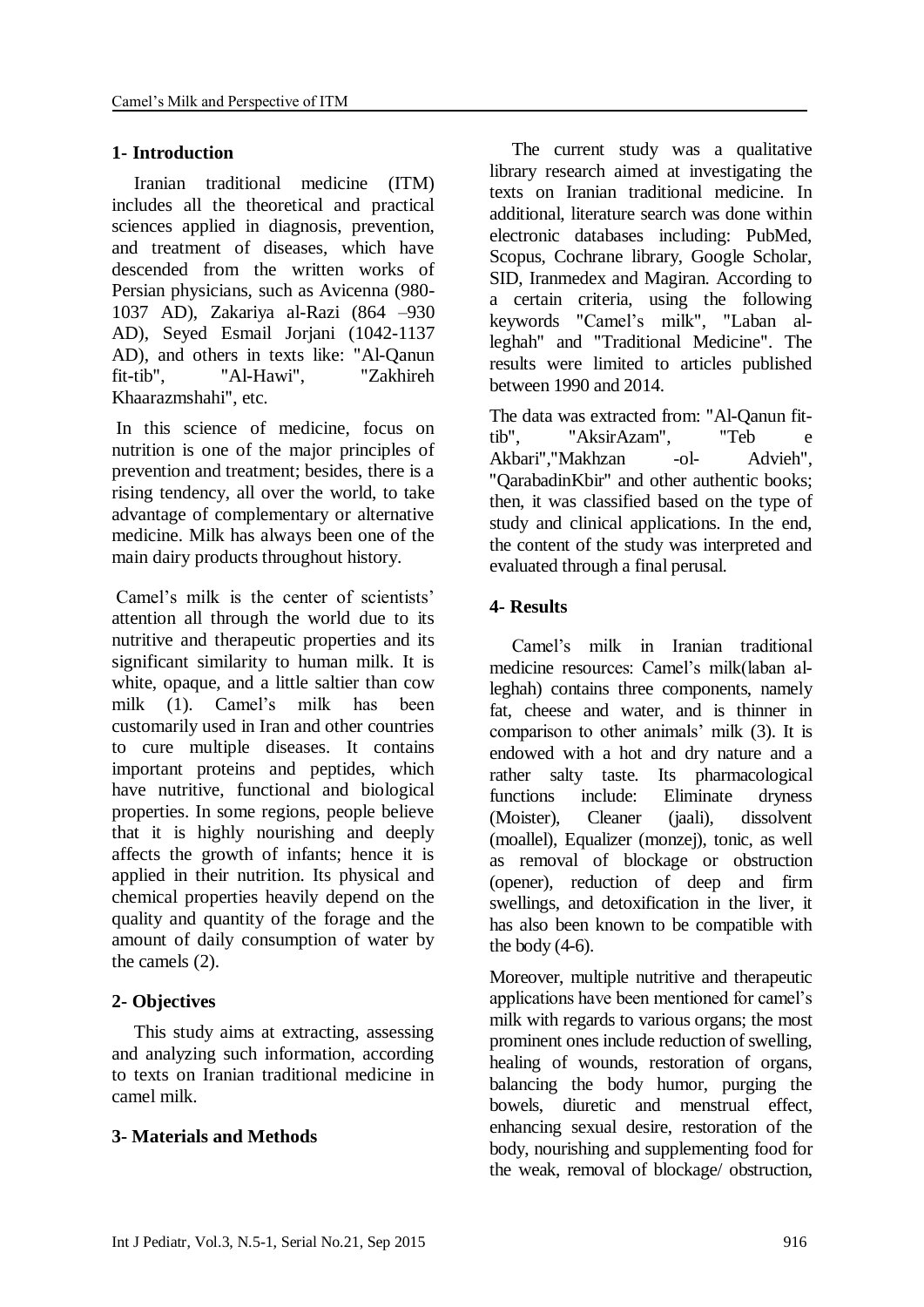and a substitute for mothers' milk. Its major therapeutic effects on liver, kidneys, spleen, bladder, stomach, intestines, uterus, skin,

lungs, and brain have been fully illustrated in (Table. 1) (3, 7-12)

|  | <b>Table 1:</b> The therapeutic effects of camel's milk according to traditional medicine |
|--|-------------------------------------------------------------------------------------------|
|--|-------------------------------------------------------------------------------------------|

| Variables                | Organ-related diseases or the therapeutic effects in traditional medicine                                                                  |
|--------------------------|--------------------------------------------------------------------------------------------------------------------------------------------|
| Liver                    | Liver pain, dystemperament of the liver, treating liver obstructions, estesgha (Dropsy)                                                    |
| Uterus                   | Stiff swollen uterus                                                                                                                       |
| Spleen                   | Swelling and obstruction of the spleen                                                                                                     |
| Kidneys and bladder      | Renal weakness and atrophy, bladder ulcers and cystitis                                                                                    |
| Lungs                    | Cough, hemoptysis, tuberculosis, asthma                                                                                                    |
| Stomach and intestines   | Gastric ulcer and swelling, reducing flatus, tonic the organs, laxative, hemorrhoid                                                        |
| <b>Skin</b>              | Skin beauty, eczema                                                                                                                        |
| Brain and heart          | Depression, phobia                                                                                                                         |
| Cancer                   | Uterine and gastrointestinal cancers                                                                                                       |
| Eyes                     | Improving vision or reinforcing the eyesight                                                                                               |
| Teeth                    | Facilitating teeth growth                                                                                                                  |
| <b>General functions</b> | Sexual desire enhancer, body restoration and nutritive supplement, diuretic and purgative<br>effect, appetizing, and menstrual facilitator |

### *4-1. Contraindications of consuming camel's milk*

- Fever.
- Stomach illness,
- Milk intolerance,
- $\bullet$  In the early stage of disease (5, 6).

#### *4-2. The appropriate time for consumption*

• The best time to consume camel's milk is from spring until the early days of summer.

### *4-3. How to use camel's milk*

- The patient's stomach should be empty,
- The patient should not eat heavy meals before use,
- The patient should not sleep immediately afterwards,
- The patient should not have anything else afterwards,
- The patient should rest for a while afterwards,
- The patient should avoid anything which would cause milk to solidify (5).

### *4-4. Follow-up steps to be taken after consumptions*

The physician must ask the following questions to investigate the trend of its impact and to take appropriate measures to eliminate the side effects or to stop using it, if necessary:

• Does the body accept it or does it cause diarrhea?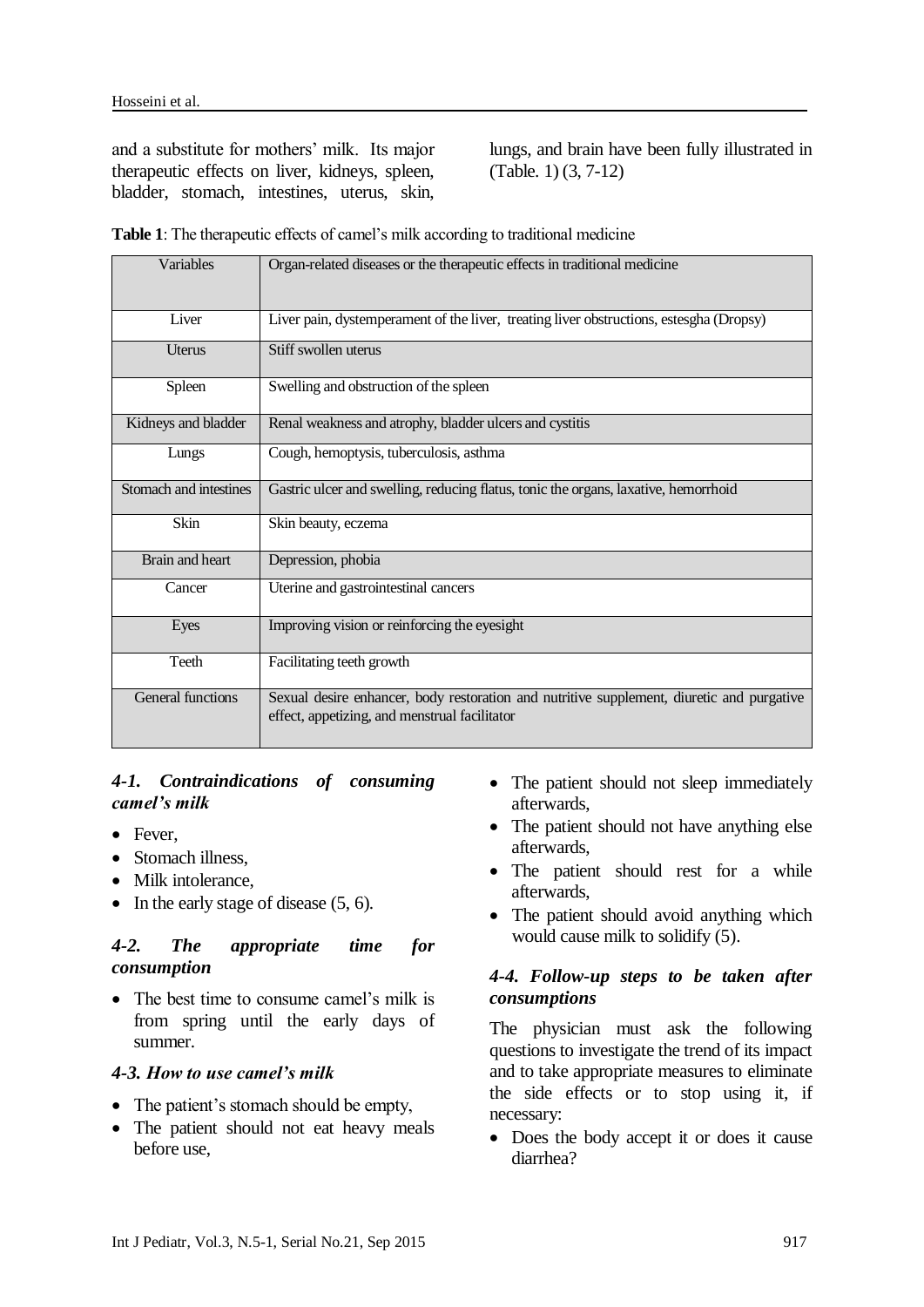- Is the diarrhea caused by drinking camel's milk trivial?
- Is the diarrhea caused by camel's milk is more, in amount, in comparison to the weight of milk taken? Can the patient stand it?
- Does it solidify in the patient's stomach or passages?
- Does it cause the patient's cold temperament?
- Does it cause phlegmatic (Balgham) Akhlaat (Structural Components)? (5).

### *4-5. The dose and duration of consumption*

In the above-mentioned resources, the recommended dose is from approximately 70 cc to 800 cc a daily, which should be gradually consumed, based on the individual patient's tolerance and humor, for 21, and in some references, up to 40 days. Any further consumption should be supervised by a physician, and the amount should reduce daily after the treatment period (5-7).

### *4-6. Side effects*

Major side effects not have been reported. Diarrhea and cramping in some people seen  $(5, 7)$ .

### **5- Discussion**

Complementary and Alternative Medicine (CAM) therapies have become increasingly in populations. CAM is defined as "A group of diverse medical and health care systems, practices, and products that are not generally considered to be part of conventional medicine" (13). CAM includes techniques such as acupuncture, chiropractic, homeopathy, herbal medicine, animal resources and spiritual healing(14). Iranian Traditional Medicine (ITM) is one of the oldest traditional medicines with more than 1000 years of history. Dietary consideration is the first step in ITM-based treatments (15). Milk is an important food for children. Animal resources, such as camel's milk has been used for centuries as a medicinal drink in Middle Eastern, Asian, and African cultures (16-18).

In texts on Iranian traditional medicine, camel's milk has been reported to be thinner with less fat and cheese components in comparison to cow's milk and its temperament camel milk is hot and dry and also possesses some bitterness and acridity (7, 11). In new studies showed camel milk has a high vitamin and mineral content and immunoglobulin content (19).

Moreover, some general and specific effects are mentioned. Its specific effects include the ones on liver, kidneys, bladder, stomach and intestines, spleen, and skin while its general effects are named as food, energy booster, body moisturizer, diuretic and menstrual facilitator, and sexual desire enhancer. Its various applications for liver, kidneys, and bladder in the references confirm its particular effect on these organs. Our findings in classic medicine reported that camel milk is the most functional natural liquid that could play an important role in diabetes, Crohn's disease, food and milk allergies, autism, cancer, diarrhea, peptic ulcers, skin, hepatitis diseases (20-27).

In Iranian traditional medicine, consuming milk as a whole has a significant role in treatment whereas classic medicine has mostly focused on milk components. In "Al-Qanun fit-tib", camel's milk is introduced as the most compatible one with mother's milk. Moreover, recent studies have revealed that, if necessary, it can replace mother's milk to feed infants and children (5, 24).

### **6- Conclusion**

Camel milk, has been used medicinally for centuries by people, is the closest to human mother's milk and safe for children. The school of Iranian traditional medicine, with a several-thousand-year experimental support, is an invaluable source for research and revival of natural treatments. Animal resources, such as camel's milk and its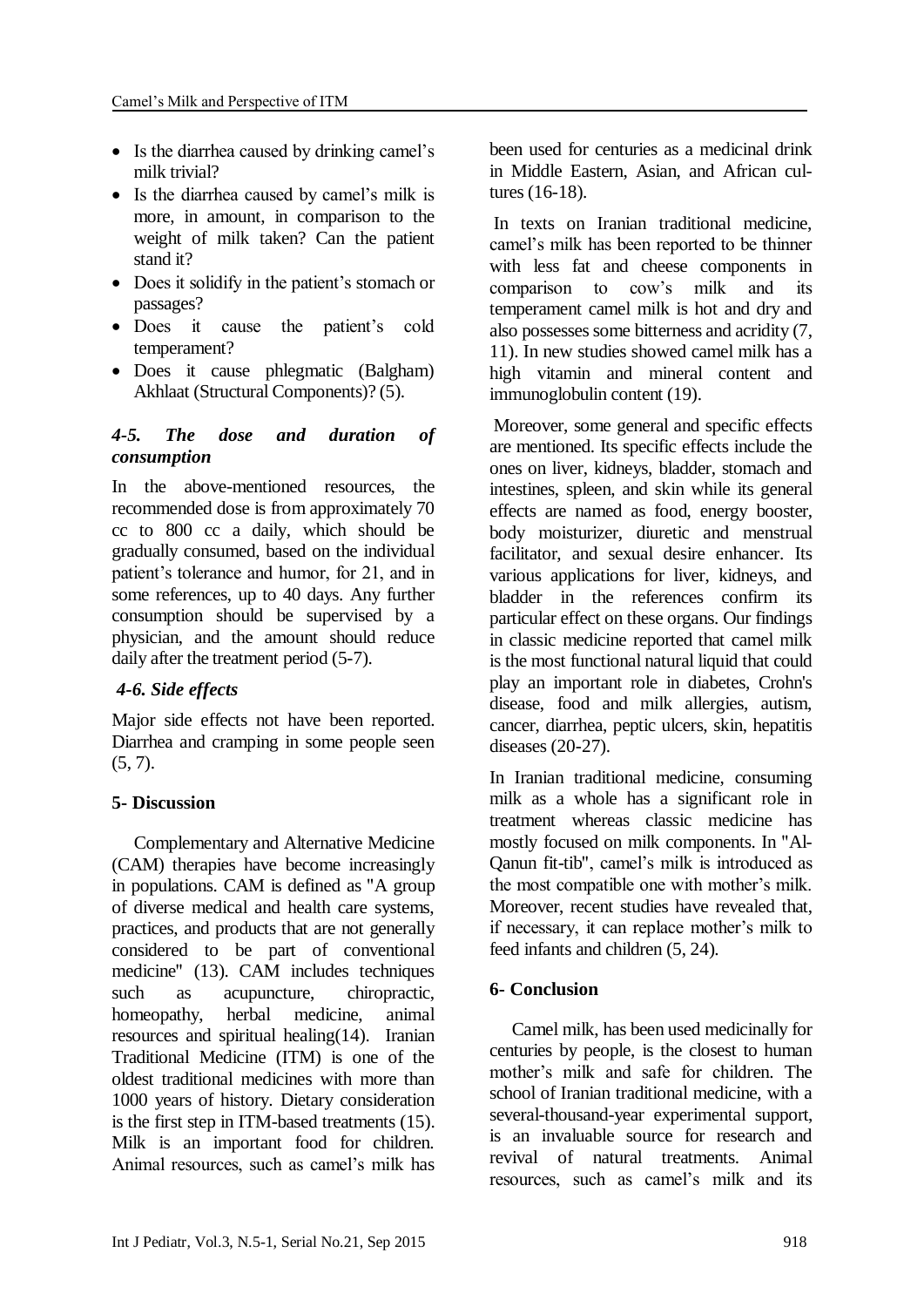various products, have comprehensively been dealt with regarding their nutritive and therapeutic effects. Its compatibility with and similarity to mother's milk have led to its application in pediatrics; thus, offering valid information to pediatricians on camel's milk can further enhance the consumption of this natural product.

Camel's milk is an excellent source of wellbalanced nutrients and also exhibits a range of biological activities that influence digestion, metabolic responses to absorbed nutrients, growth and development of organs and resistance to diseases. However, in spite of various experimental and animal studies, lack of comprehensive clinical trials aimed on regarded effects still remains to reconfirm the traditional knowledge.

## **7- Acknowledgment**

This study was kindly supported by vicechancellor for research office, Mashhad University of Medical Sciences, Mashhad, Iran. This manuscript was based on a part of a Ph.D. thesis number 922662, School of Traditional Medicine, Mashhad University of Medical Sciences, Mashhad, Iran.

### **8- Authors' Contributions**

Study concept and design: All the authors. Acquisition of data: Mohammadreza Noras. Analysis and interpretation of data: Mohammadreza Noras, Said Zibaee, Mahdi Yousefi, Ali Taghipour. Drafting of the manuscript: Mohammadreza Noras , Ali Taghipour. Critical revision of the manuscript for important intellectual content: Seyyd Musa al-Reza Hosseini, Said Zibaee and Mahdi Yousefi.

### **9- Conflict of Interest:** None

### **10- References**

1.http://www.disasterriskreduction.net/filead mi/

[n/user\\_upload/drought/docs/FAO%20camels](http://www.disasterriskreduction.net/fileadmin/user_upload/drought/docs/FAO%20camels%20and%20camel%20milk.pdf) [%20and%20camel%20milk.pdf.](http://www.disasterriskreduction.net/fileadmin/user_upload/drought/docs/FAO%20camels%20and%20camel%20milk.pdf)

2. Asresie A, Adugna M. A Review on Dromedary Camel Milk Products and Their Uses. Global Journal of Animal Scientific Research 2014;2(3):285-90.

3. Aghili Khorasani MH. " Makhzan ol- Advieh". Tehran-iran: Bavardaran Institute; 2004. p 1073.

4. Mo'men H. " Tohfat-ul-mo'menin" Tehran-iran: Nashr-e Shahr; 2011 2011.

5. Avicenna H. " Al-Qanun fit-tib"[The Canon of Medicine] Beirut , Lebanon: Alaalami Beirut library Press 2005.

6. M AK. " Aksir Azam". Tehran-iran: Institute of Medicine Studies and Islamic medicine press; 2004.

7. Aghili Khorasani MH. "Qarabadin Kbir". Tehran-iran: University of Medical Sciences; 2005.

8. Arzani, Hakim Mohammad Akbar, "Teb e Akbari". Tehran-Iran2008. 736 p.

9. Razi, Muhammad ibn Zakariyya, "Khawi, S al-ashya" (Properties of Things). Qom-iran1999.

10. Jarjani HSI. " Khoffi-e Alaei". Tehran-iran: Ettelaat; 1998.

11. Heravi AMMiA. "Kitab Al-Abnija al haqaiq al-Adwiya"("Rozat ol-ons wa manfa 'ar on-nafs"). first Edition ed. Tehran-iran: University of Medical Sciences; 2004.

12. Ali Khan, Mohammad Sadeq,. "Makhazeno-Al- Thalim ". Delhi: Farooqi press 1988.

13. Noras MR, Kiani MA. Viewpoints of Traditional Iranian Medicine (TIM) about Etiology of Pediatric Constipation. International Journal of Pediatrics 2014;2(1):89-92.

14. Noras MR, Yousefi M, Kiani MA. Complementary and Alternative Medicine (CAM) Use in Pediatric Disease: A Short Review. International Journal of Pediatrics 2013;1(2):45-9.

15. Emtiazy M, Keshavarz M, Khodadoost M, Kamalinejad M, Gooshahgir S, Bajestani HS, et al. Relation between body